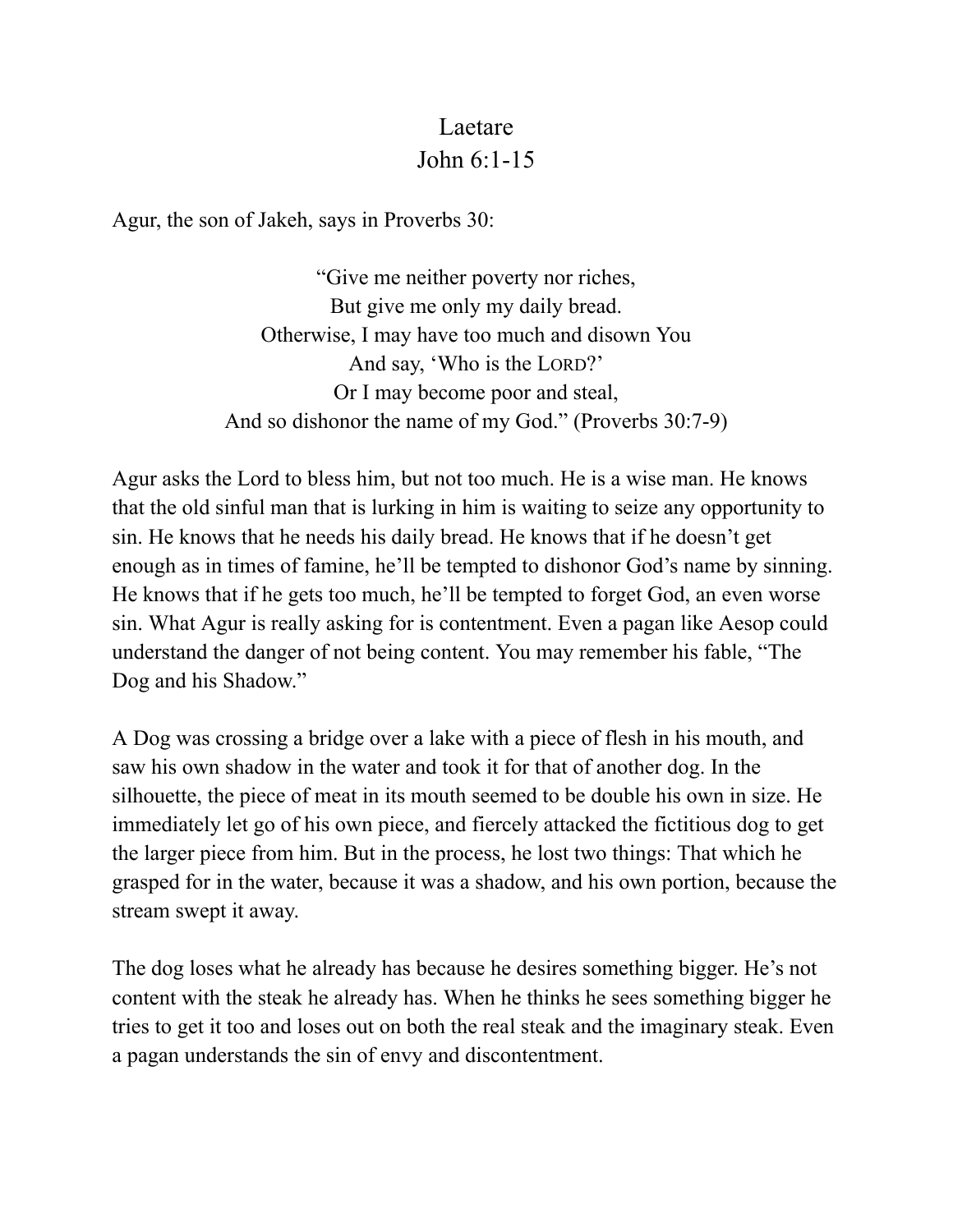Yet Aesop and hence, the dog, don't understand we get our daily bread from God. We pray before a meal to remind and teach ourselves that all daily bread comes from our Father in heaven. Prayer does nothing for the food. God has already declared it clean. Prayer is supposed to teach you that all things come from God and that you should be thankful for whatever God provides whether it's dogs and beans or filet mignon. Just as Jesus provided daily bread for the 5,000, He provides daily bread for you. Sometimes it's as simple as bread and fish and sometimes it's as extravagant as a meal fit for a king. We are tempted to complain when it's simple and be gluttonous when it's extravagant. Let us pray the plea of Agur, "Give me neither poverty nor riches, but give me only my daily bread." This is also the prayer of Paul in Philippians, "I can do all things through [Christ] who gives me strength." (4;13) Paul is content whether he is in need or has plenty.

And daily bread is so much more than stuff we eat. As the Small Catechism says, "Daily bread includes everything that has to do with the support and needs of the body." It includes spouse, child or children, neighbors and the like. It also includes house, natural abilities, and the time you're born into. So many become discontent with the spouse God gives them. So many become discontent with the natural looks or abilities they have or don't have. So many become discontent with the time they're in.

One of the biggest ways we do this is to compare ourselves with other people and their situations. The ninth and tenth commandments cover this well. We aren't to covet our neighbor's house, wife, workers, or situation. In fact, with the fifth through eighth commandments we are commanded to watch out for our neighbor's interests. I believe it's safe to say we should be happy with our neighbor's success and protect our neighbor from suffering any setbacks.

Sadly, though, far too often, we begrudge our neighbor his or her success, abilities, or looks. Many times, this shows up as discontentment with our own situation. Laying aside the habits we may have engaged in that lead to our situation, many of us are dissatisfied with our looks, or abilities, or station in life. Instead of being thankful for what God has given us, we resort to self-pity or escape or distraction as our god instead of the One we should fear, love, and trust above all else.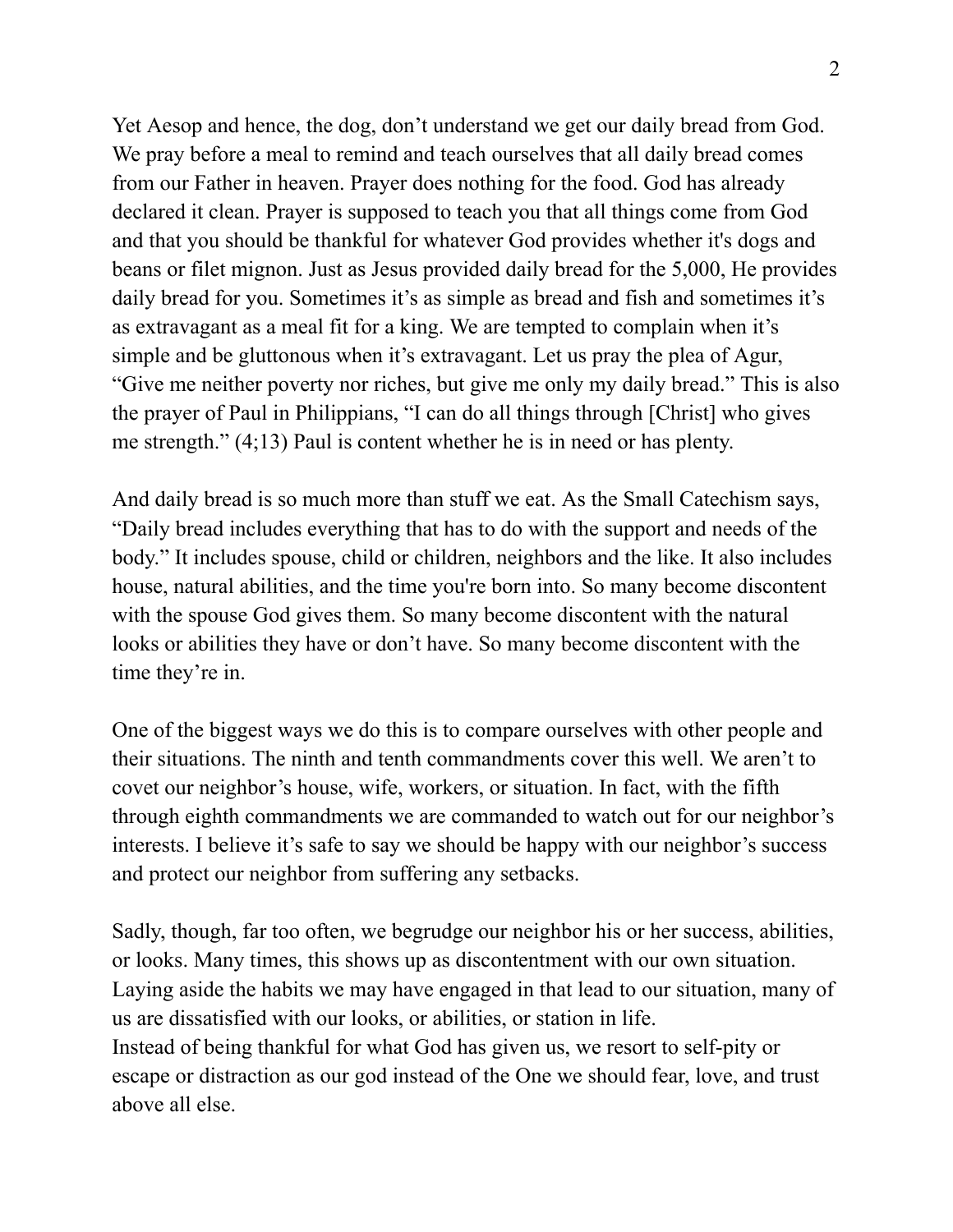So, "Why is the physical so important?"

First, God made us as physical creatures with a soul or spirit. The physical and spiritual seem to be equally important. God could have made us just spiritual creatures like the angels, but He didn't. God could have made us just physical creatures like the other animals, but He didn't. He made us both physical and spiritual. We were meant to enjoy God and His Creation. When our Lord Jesus comes back, He will restore our soul and bodies together. Death from our sin, separates the physical and spiritual for a short time, but God will restore us fully as body and spirit when He restores all things.

Second, the physical and spiritual are so entwined that you can usually tell there's a problem with the spiritual in the physical. Look at someone who self-harms. They've been deeply hurt in the spiritual realm and it comes out as self-harm. Look at someone with anorexia or bulimia. They're spiritual hurt comes out in a physical manifestation. I'm still meditating on the connection between the physical and spiritual. Our bodies will fail because of sin. As we age, we collect scars and pains. We lose energy. We get sick with a kind of sickness that leads to death. And in the Christian, this is usually a time of spiritual renewal and strength. Even though the body is wasting away, the spiritual recognizes the birth pangs of going through death into life. Even with this exception, I believe there's some fertile meditation to be had on how taking care of ourselves physically can be good for the soul as well.

Third, and finally, God promises to care for us body and soul. In any kind of spirituality outside of Chrsitianity, there seems to be a rejection of the physical. However it manifests, it usually traces back to some form of gnosticism. In gnosticism, the only real thing is the spiritual. This is a rejection of God's design and creation. God created us body and soul, cares for us in both body and soul, and redeems us in both body and soul.

And He will restore us in our glorified body and souls. It's no small thing that the salvation of God comes through physical means of water, bread, and wine.

The feeding of the 5,000 is in all four Gospels. It's important!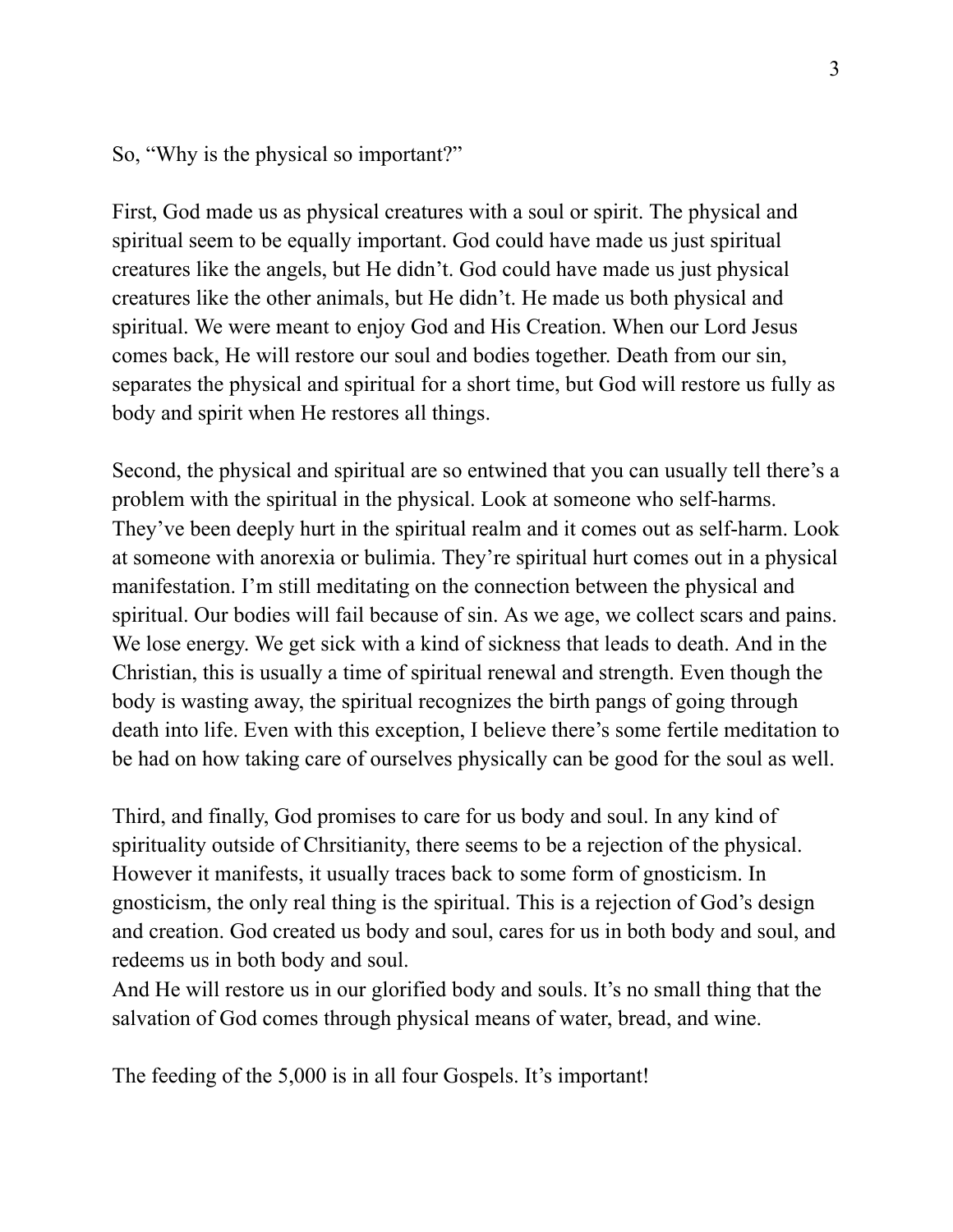We see clearest of all in John that the feeding of the 5,000 is meant to point to the miracle of the bread of heaven coming down to save the world. Later in John 6, Jesus says that He is the bread come down for the life of the world, and that life is bought through His flesh. (John 6:33, 48, 50-51, 58) Jesus means that He is the bread of heaven in two senses.

First, He Himself is the bread of heaven who gives His life for the world. (John 6:51) Jesus clearly identifies Himself as the bread from heaven allegorically. Jesus isn't literally bread. He is fully God and fully Man. He has flesh just like you or I but without sin. I don't believe any of us would call ourselves bread allegorically or literally. But Jesus calls Himself bread because just as the bread from heaven, mana, fell and saved the people of Israel in the wilderness, Jesus comes down from heaven and saves all people in the world by His perfect, atoning sacrifice.

Second, He offers Himself bodily in bread and wine. Many Christians take John 6 to mean that Jesus is allegorical in the Supper as well. But I don't know how you allegorize Jesus' words, "Very truly I tell you, unless you eat the flesh of the Son of Man and drink His blood, you have no life in you. Whoever eats my flesh and drinks my blood has eternal life, and I will raise him on the last day." (John 6:53-54) Yes, Jesus refers to Himself allegorically as the "Bread of Heaven" but He then literally offers His very flesh and blood in, with, and under the bread and wine for our salvation.

Jesus takes care of us physically so that we also depend on Him to take care of us eternally. The sin of the crowd of 5,000 is that they only wanted Jesus to take care of them physically in the here and now. The didn't see or understand that Jesus is the Lord of life who takes care of us in the here and now and in the ever after. Jesus feeds us the bread of life, His body, so that we continue to remain in HIm and not be lost to Him eternally. The crowd was fed for a day, yet they deserted Jesus and most were most likely not fed eternally. Wonder of wonders, you and I get to feast on the eternal bread that saves us eternally.

That doesn't mean that God won't test you like He tested Philip or Paul. You will go through times of famine and times of plenty. God will allow you to suffer times of want to see whether you will cling to Him alone.